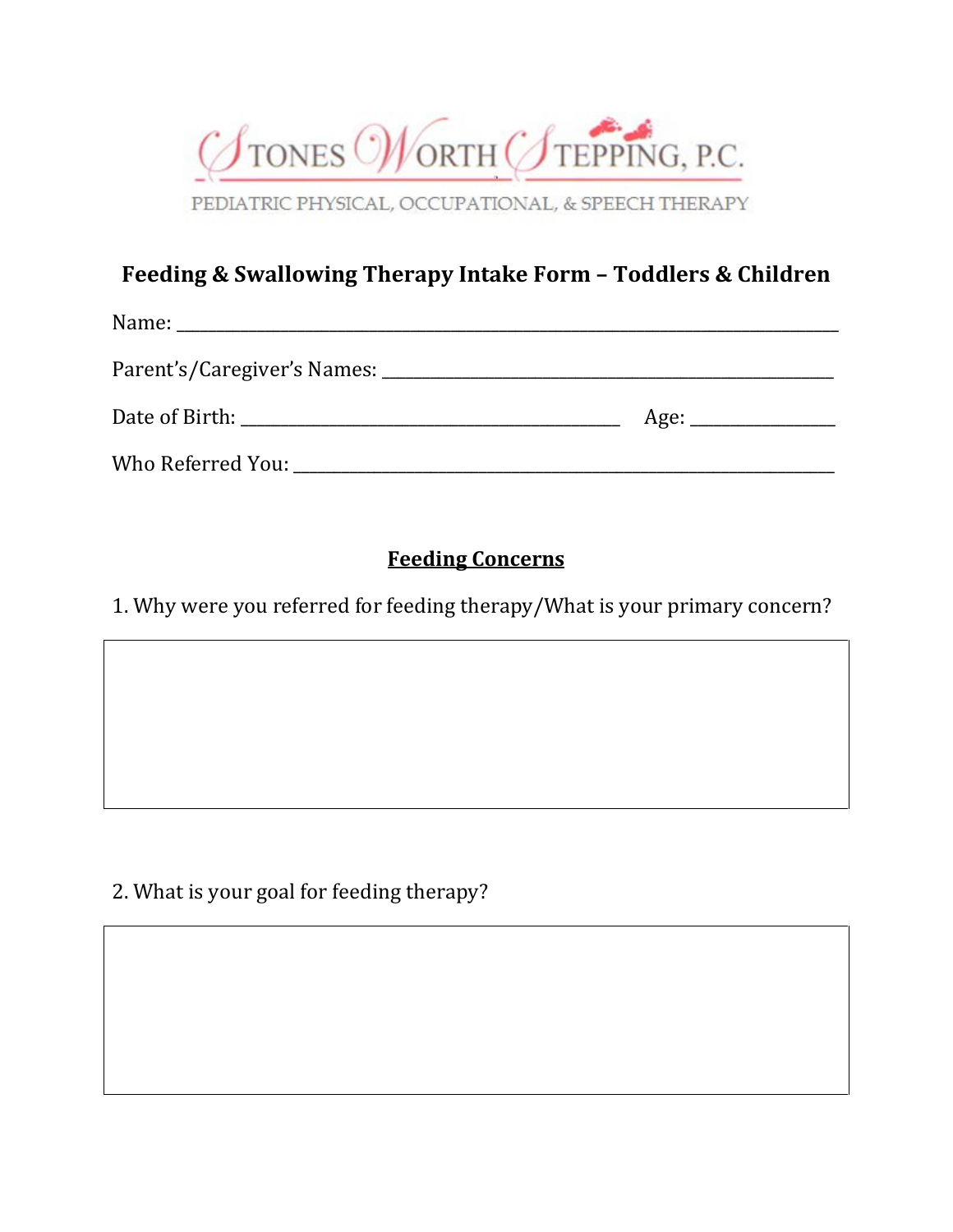3. What signs of feeding difficulty does your child exhibit? Please circle.



### **Medical History**

1. Medical diagnosis: \_\_\_\_\_\_\_\_\_\_\_\_\_\_\_\_\_\_\_\_\_\_\_\_\_\_\_\_\_\_\_\_\_\_\_\_\_\_\_\_\_\_\_\_\_\_\_\_\_\_\_\_\_\_\_\_\_\_\_\_\_\_\_\_\_

2. Please circle if your child has a history of any of the following medical conditions.

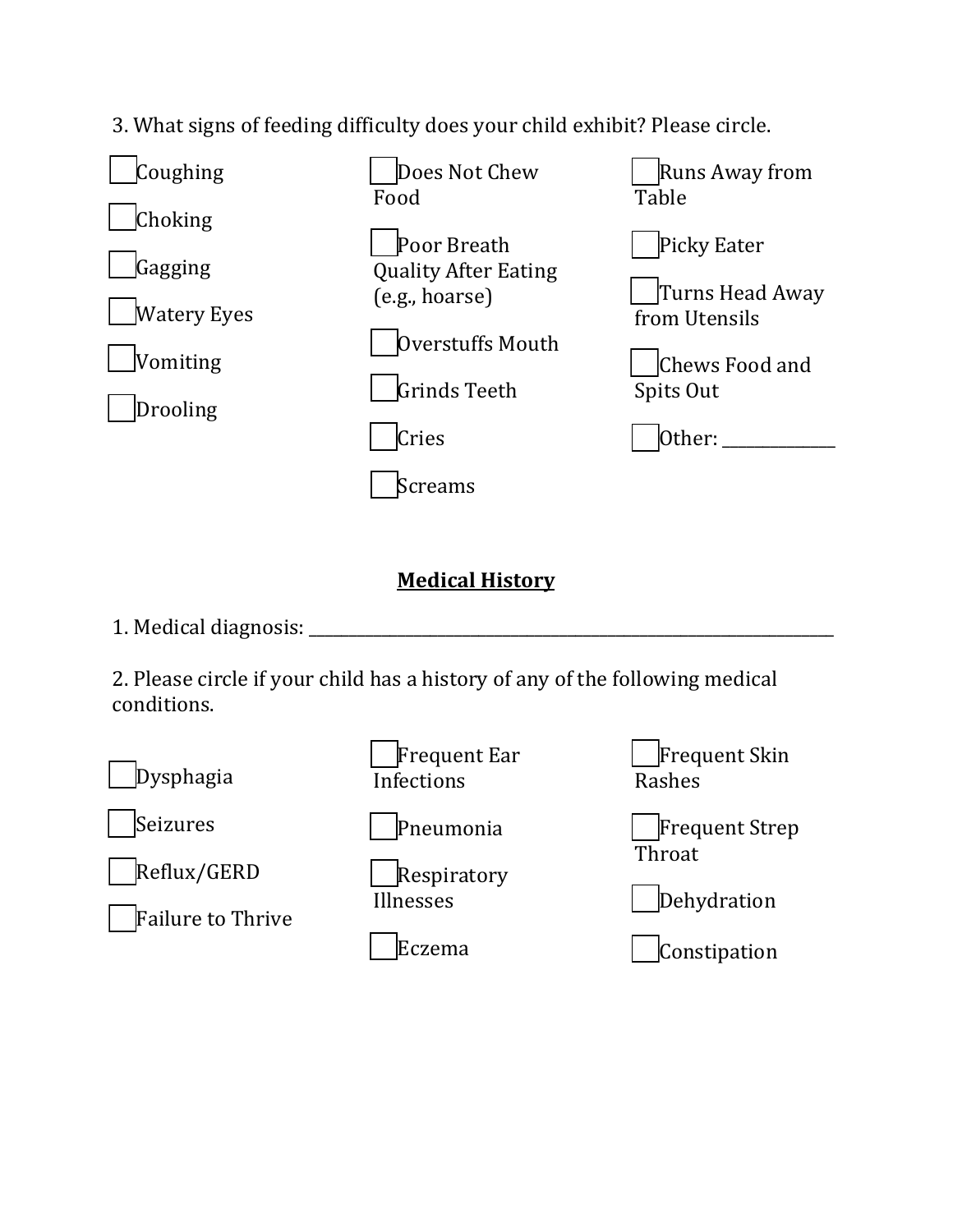# 3. Medications

| <b>Name</b>     | <b>Dose</b> | Administration<br><b>Schedule</b> | <b>Start Date</b> |
|-----------------|-------------|-----------------------------------|-------------------|
| 1. Multivitamin |             |                                   |                   |
|                 |             |                                   |                   |
|                 |             |                                   |                   |
|                 |             |                                   |                   |

# 4. Hospitalizations/Surgeries

| <b>Reason for Hospitalization</b> | <b>Hospital</b> | <b>Date</b><br><b>Admitted</b> | Date<br><b>Discharged</b> |
|-----------------------------------|-----------------|--------------------------------|---------------------------|
|                                   |                 |                                |                           |
| ົາ<br>۷.                          |                 |                                |                           |
| 3.                                |                 |                                |                           |

### 5. Procedures

| Procedure                    | <b>Date</b> | <b>Results</b> |
|------------------------------|-------------|----------------|
| <b>Swallow Study (MBSS)</b>  |             |                |
| Gastric Emptying pH<br>probe |             |                |
| Upper GI                     |             |                |
| <b>Allergy Testing</b>       |             |                |
| Fiber optic Endoscopic       |             |                |
| Evaluation of                |             |                |
| Swallowing (FEES)            |             |                |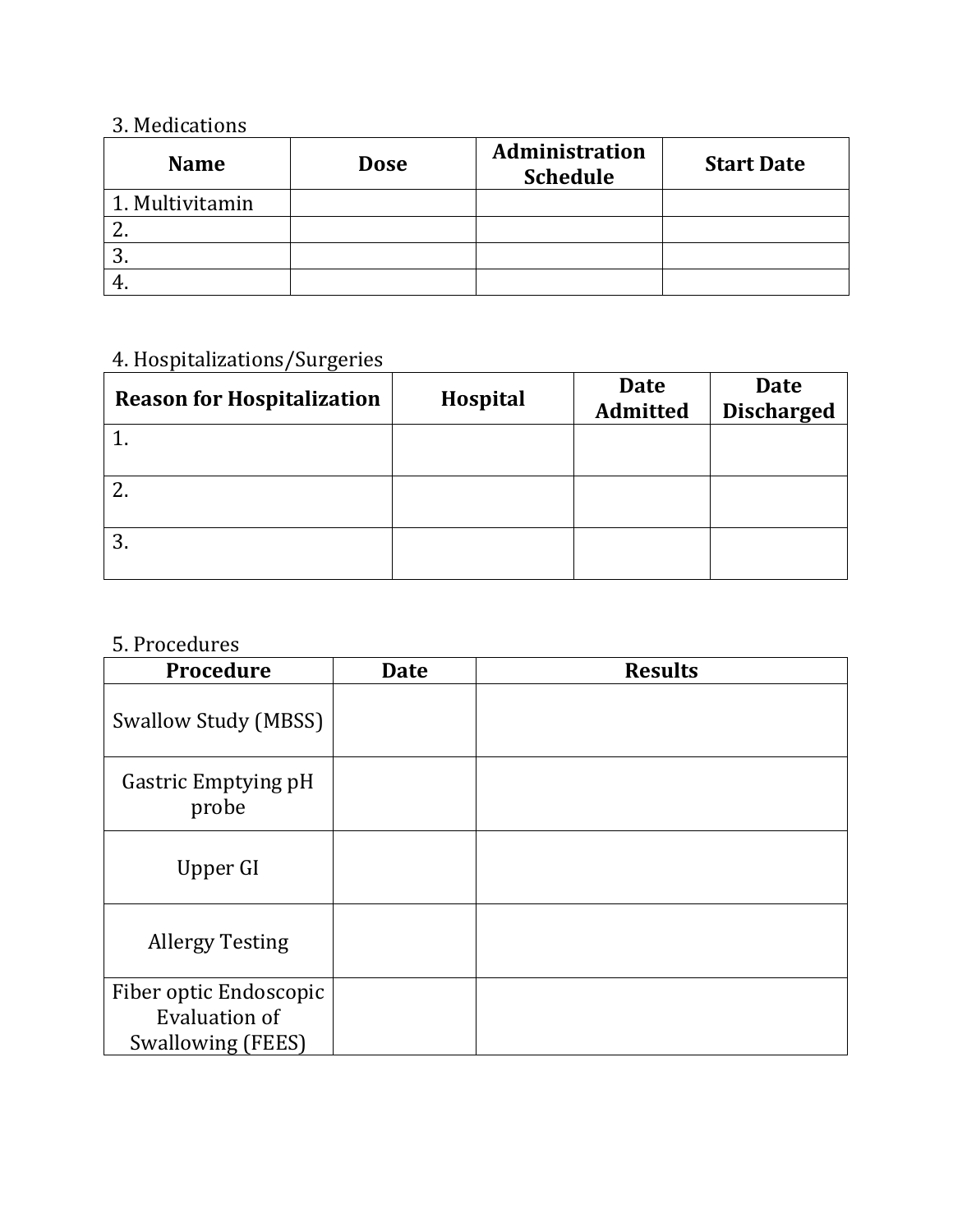#### 6. Growth/Development based on most recent medical appointment

|         | <b>Measurements</b> | Percentile |
|---------|---------------------|------------|
| Height: |                     |            |
| Weight: |                     |            |

# 7. How often does your child have a bowel movement? \_\_\_\_\_\_\_\_\_\_\_\_\_\_\_\_\_\_\_\_\_\_\_\_\_\_\_\_

| Does your child experience constipation? $Q$ Yes        |  | $O_{N_{0}}$ |  |
|---------------------------------------------------------|--|-------------|--|
| Does your child experience loose stools? $Q$ Yes $Q$ No |  |             |  |
| Typical consistency of stools:                          |  |             |  |
| Mucous? $QYes$ $QNo$ Blood? $QYes$                      |  |             |  |

# **Developmental Feeding History**

### 1. Milestones

| <b>Milestone</b>                                                                      |     |          | <b>Age Completed</b> |  |
|---------------------------------------------------------------------------------------|-----|----------|----------------------|--|
| Drank from Sippy Cup                                                                  |     |          |                      |  |
| Drank from Open Cup                                                                   |     |          |                      |  |
| Drank from a Straw                                                                    |     |          |                      |  |
| Self-Fed with Spoon                                                                   |     |          |                      |  |
| Self-Fed with Fork                                                                    |     |          |                      |  |
| Utilized Knife to Cut Foods                                                           |     |          |                      |  |
| $\bigcup$ Yes<br>2. Was your child breastfed?<br>If yes, please answer the following: |     |          |                      |  |
| a. Are you currently breastfeeding?                                                   |     | $\sigma$ |                      |  |
| b. Did you supplement with formula?                                                   | Yes |          |                      |  |
| c. Did you experience any difficulties with breastfeeding?<br>If yes, describe:       |     |          | Zes                  |  |
|                                                                                       |     |          |                      |  |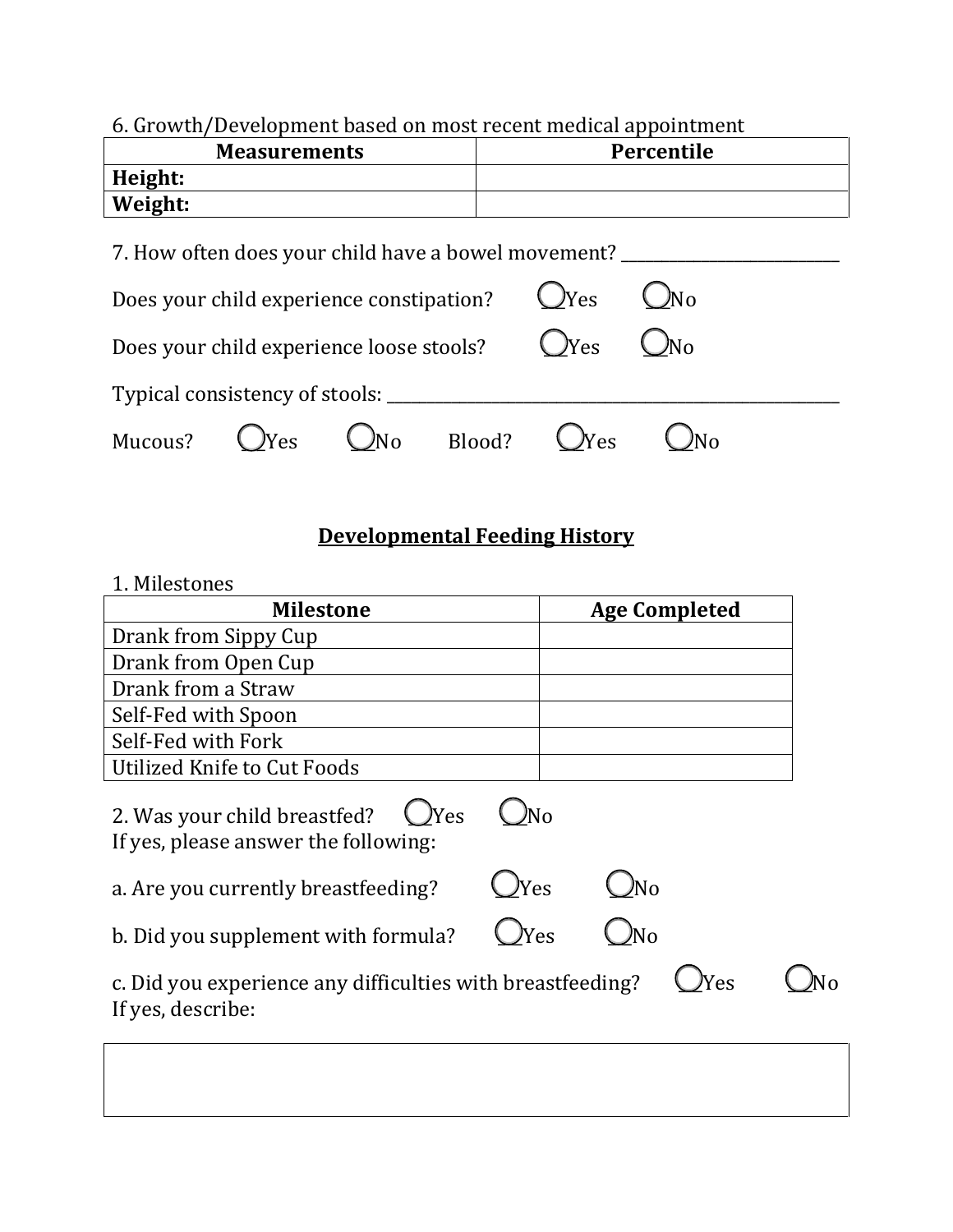| 3. Was your child bottle-fed? $\bigcirc$ Yes<br>If yes, please answer the following: |               |               |  |
|--------------------------------------------------------------------------------------|---------------|---------------|--|
| Was your child bottle-fed?                                                           |               |               |  |
| a. Are you currently bottle-feeding?                                                 | $\bigcup$ Yes |               |  |
| b. Type of Formula:                                                                  |               |               |  |
| c. Type of Bottle/Nipple: ______                                                     |               |               |  |
| d. Did you experience any difficulties with bottle feeding?<br>If yes, describe:     |               | $\bigcup$ Yes |  |

#### 4. Food Introduction

| <b>Type</b>       | <b>Age Introduced</b> | <b>Any Problems?</b> |
|-------------------|-----------------------|----------------------|
| Stage 1 Baby Food |                       |                      |
| Stage 2 Baby Food |                       |                      |
| Stage 3 Baby Food |                       |                      |
| Solids            |                       |                      |
| Table Foods       |                       |                      |

# **Medical/ Therapy Services**

1. Past Therapy Services (early intervention, PT, OT, speech, feeding, etc.)

| <b>Type of Service</b> | <b>Provider Name/Facility</b> | <b>Start Date</b> | <b>End Date</b> |
|------------------------|-------------------------------|-------------------|-----------------|
|                        |                               |                   |                 |
|                        |                               |                   |                 |
|                        |                               |                   |                 |
|                        |                               |                   |                 |
|                        |                               |                   |                 |
|                        |                               |                   |                 |
|                        |                               |                   |                 |
|                        |                               |                   |                 |
|                        |                               |                   |                 |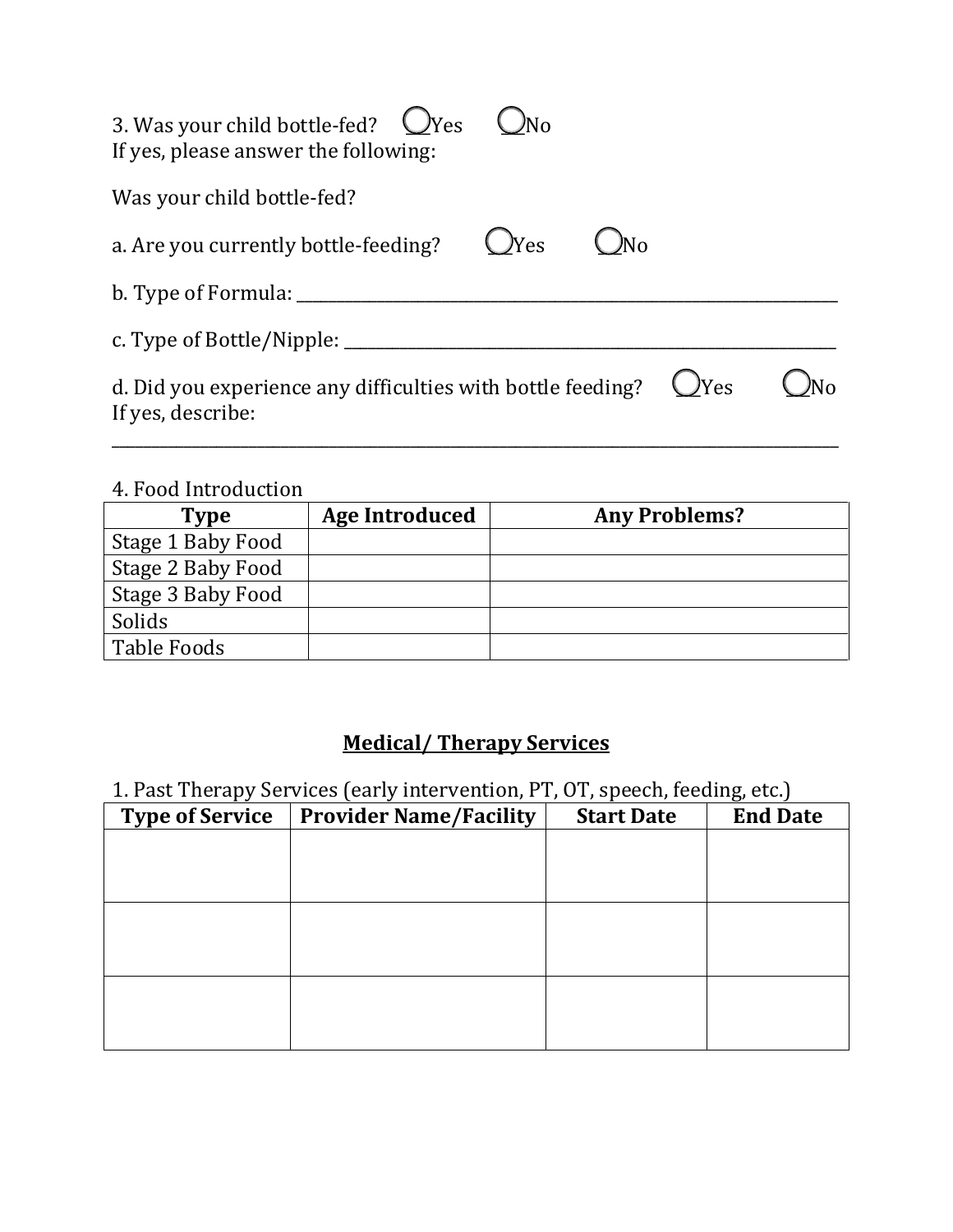### 2. Current Therapy Services (early intervention, PT, OT, speech, feeding, etc.)

| <b>Type of Service</b> | <b>Provider Name/Facility</b> | <b>Start Date</b> | <b>End Date</b> |
|------------------------|-------------------------------|-------------------|-----------------|
|                        |                               |                   |                 |
|                        |                               |                   |                 |
|                        |                               |                   |                 |
|                        |                               |                   |                 |
|                        |                               |                   |                 |
|                        |                               |                   |                 |
|                        |                               |                   |                 |
|                        |                               |                   |                 |
|                        |                               |                   |                 |

#### 3. Medical Services

| <b>Type of Service</b> | Provider<br>Name/Facility | <b>Phone</b><br><b>Number</b> | <b>Fax Number</b> |
|------------------------|---------------------------|-------------------------------|-------------------|
| Pediatrician/Primary   |                           |                               |                   |
| <b>Care Provider</b>   |                           |                               |                   |
|                        |                           |                               |                   |
|                        |                           |                               |                   |
| Gastroenterologist     |                           |                               |                   |
|                        |                           |                               |                   |
|                        |                           |                               |                   |
| <b>ENT</b>             |                           |                               |                   |
|                        |                           |                               |                   |
|                        |                           |                               |                   |
| Nutritionist           |                           |                               |                   |
|                        |                           |                               |                   |
|                        |                           |                               |                   |
| Pulmonologist          |                           |                               |                   |
|                        |                           |                               |                   |
|                        |                           |                               |                   |

**\*Note:** Please fill out authorization of release form for providers you wish for your feeding therapist to be in communication with.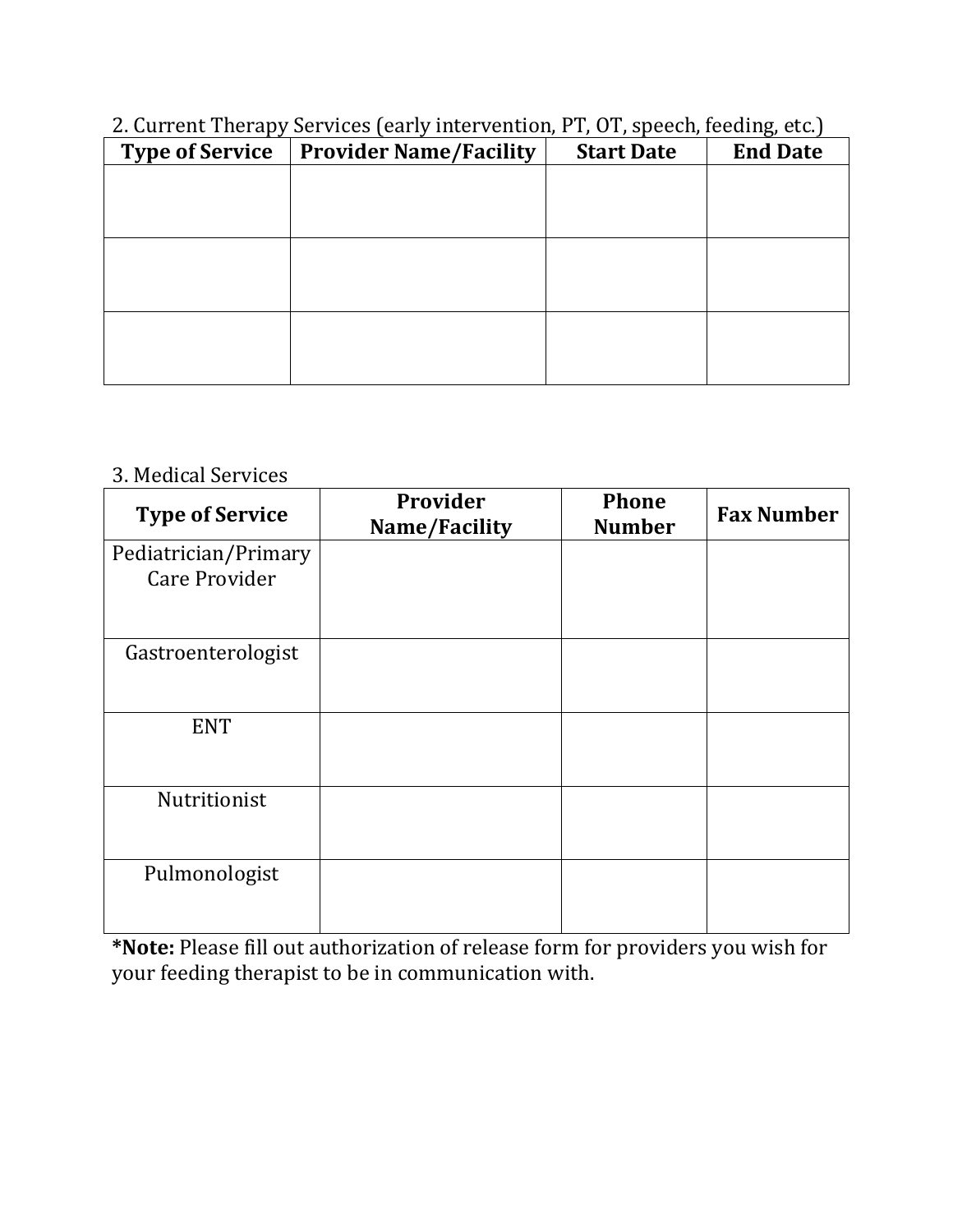#### **Mealtimes**

1. Feeding Schedule

| <b>Meal</b>                                                   | <b>Time of Day</b> | Where (home,<br>school, daycare, etc.) | Who Assists the<br><b>Child</b> |  |
|---------------------------------------------------------------|--------------------|----------------------------------------|---------------------------------|--|
| <b>Breakfast</b>                                              |                    |                                        |                                 |  |
| <b>Morning Snack</b>                                          |                    |                                        |                                 |  |
| Lunch                                                         |                    |                                        |                                 |  |
| <b>Afternoon Snack</b>                                        |                    |                                        |                                 |  |
| Dinner                                                        |                    |                                        |                                 |  |
| <b>Evening Snack</b>                                          |                    |                                        |                                 |  |
| 2. How long do mealtimes last?<br>3. How long do snacks last? |                    |                                        |                                 |  |

- 4. What is your child's best meal? \_\_\_\_\_\_\_\_\_\_\_\_\_\_\_\_\_\_ Worst? \_\_\_\_\_\_\_\_\_\_\_\_\_\_\_\_\_\_\_\_\_\_
- 5. Where does your child eat the best (e.g., home, daycare, etc.)? \_\_\_\_\_\_\_\_\_\_\_\_\_
- 6. Does your child respond better to a particular feeder? \_\_\_\_\_\_\_\_\_\_\_\_\_\_\_\_\_\_\_\_\_\_
- 7. How does your child express hunger? \_\_\_\_\_\_\_\_\_\_\_\_\_\_\_\_\_\_\_\_\_\_\_\_\_\_\_\_\_\_\_\_\_\_\_\_\_\_\_\_\_\_\_

8. Please circle which of the following seating devices your child uses during mealtimes:

| High Chair                  | Seated on Floor                       | Wheelchair |
|-----------------------------|---------------------------------------|------------|
| Seated on                   | Seated on Sofa                        | Crib/Bed   |
| Parent's/Caregiver's<br>Lap | Will Not Remain<br>Seated             | Other:     |
| <b>Booster Seat</b>         |                                       |            |
| Table/Chair                 | Grazes/Roams<br><b>Around Kitchen</b> |            |